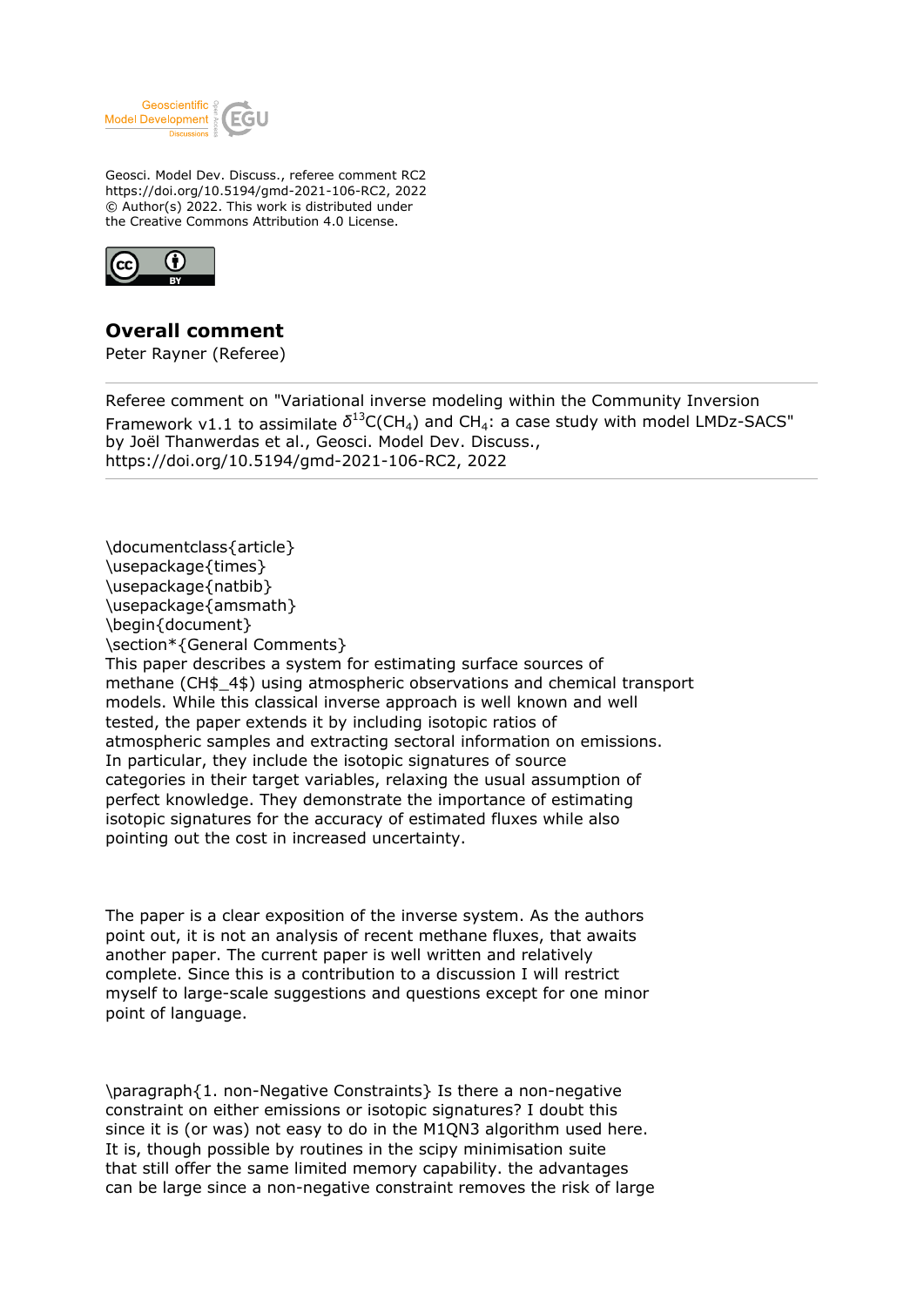positive-negative flux dipoles which can inflate the posterior uncertainty.

\paragraph{Using Smoothed Observations} I note the comment on Page 10. ``The observed high-frequency temporal variability cannot be adequately reproduced by the LMDz-SACS model. Therefore, instead of assimilating the real observations, we used a smooth curve fitting the real observations.'' This is both striking and concerning. We noted from the earliest days of using high-frequency observations in formal inversions \citep{law02,law03,peylin05} that much of the power of high-frequency measurements came from the interplay between variations in meteorology and concentration. Abandoning this deserves more comment. What evidence do you have of the failure of LMDZ-SACS to simulate such observations? If you are using smoothed concentrations do you smooth the meteorology or the simulated concentration and (potentially) sensitivity the same way?

\paragraph{Spin-up and Spin-down} You noted on Page 18 ``However, flux and source signature estimations of the 2012-2013 and

2016-2017 periods are not interpreted as the system appears to require a 2-year spin-up (2012-2013) and a 2-year spin-down

(2016-2017), over which the inversion problem is not sufficiently constrained and isotopic signatures vary widely over time.''. This is intriguing. It occurs, if I understand correctly, despite a long spin-up with 2012 fluxes to roughly equilibrate isotopic ratios at the start of the inversion period. Do you do this for every iteration as the control vector is updated? (I doubt this, it would be  $\emptyset$ ) expensive.) I am particularly surprised by the spin-down problem. We are used to the idea that CO\$\_2\$ fluxes, at least, are only really constrained by observations a few weeks into the future. After that atmospheric mixing homogenises the Jacobian too much. Hence fluxes too close to the end of a run might lack constraint. There might be a reason why isotopic ratios would have much longer-lasting sensitivities but this isn't obvious to me and deserves some explanation.

\paragraph{Computational Cost} The authors dwell on this a good deal. It seems almost a metric of a given set-up is its convergence rate. I suggest de-emphasising this. While I sure calculation time was frustrating it is mainly caused by the parallellisation limits on LMDZ-SACS. If these restrictions were reduced, as they already are in some other models, this would be a less important point. It is also certain to reduce in importance as models improve.

\paragraph{Minor Grammatical Point} ``sensibility'' should be ``sensitivity'' throughout.